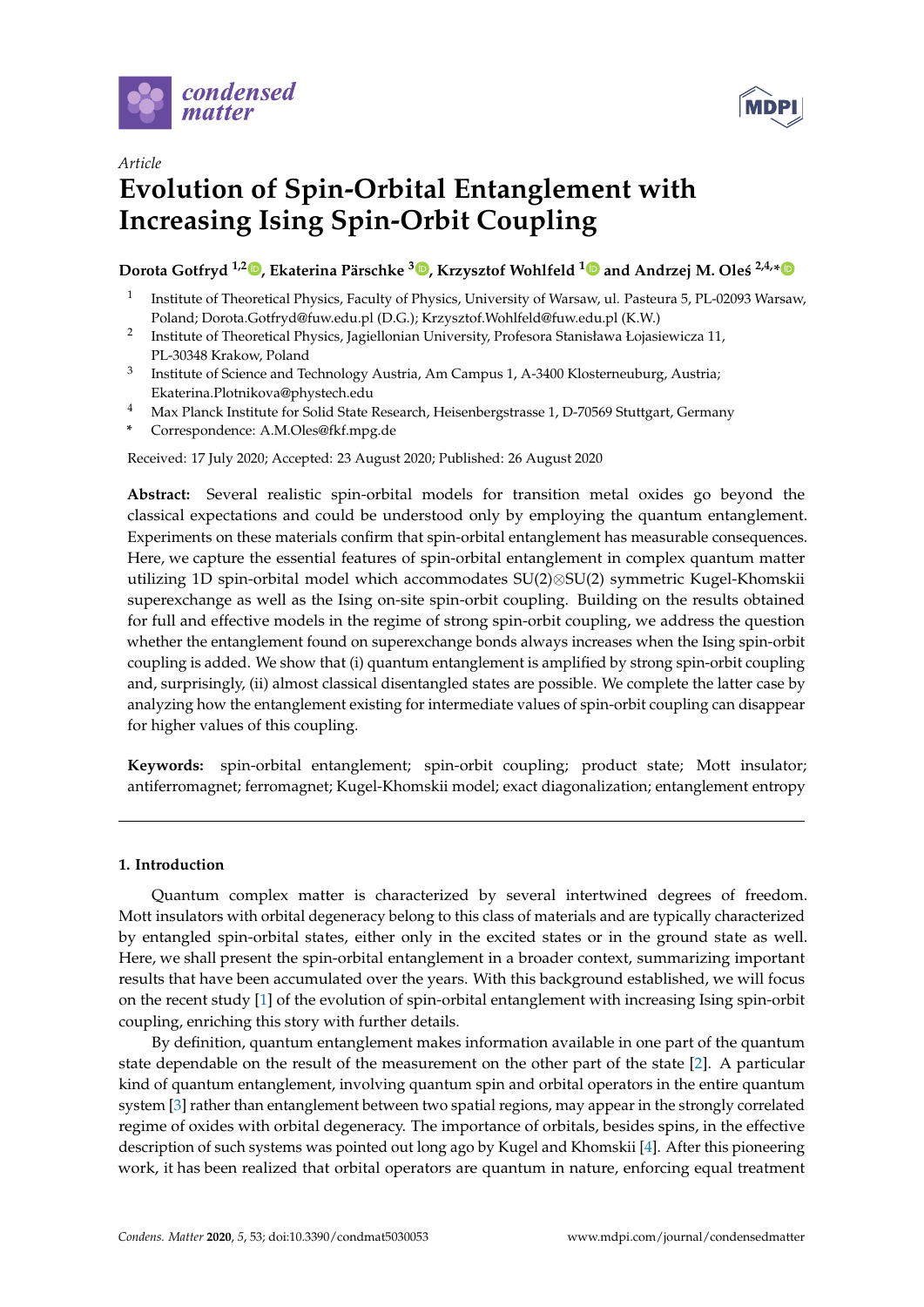with electron spins and producing joint spin-orbital fluctuations [\[5\]](#page-11-4), both in the ground [\[6](#page-11-5)[,7\]](#page-11-6) and in excited [\[8,](#page-11-7)[9\]](#page-11-8) states. Quantum fluctuations are further amplified by the spin-orbit coupling [\[10\]](#page-11-9).

In theory, spin-orbital entanglement has been considered in dimerized phases, spin-orbital models with  $S = \frac{1}{2}$  spins, both in perovskites [\[11\]](#page-11-10) and on triangular lattices [\[12](#page-11-11)[–14\]](#page-11-12), as well as exactly solvable models such as SU(2)⊗XY model [\[15\]](#page-11-13), but is weakened in layered oxides suggested as a possible realization of superconductivity [\[16\]](#page-11-14). Several experimental observations in strongly correlated quantum matter cannot be understood, however, without spin-orbital entanglement. For instance, the low energy spectral weight in the optical spectroscopy for  $LaVO<sub>3</sub>$  can be explained only when full quantum coupling between spins and orbitals is included  $[17,18]$  $[17,18]$ , in contrast to LaMnO<sub>3</sub> where orbitals disentangle from large *S* = 2 spins [\[19\]](#page-11-17). Entangled states are also found in disordered spin-orbital liquid states [\[20,](#page-11-18)[21\]](#page-11-19) and in Kitaev quantum liquids [\[22–](#page-11-20)[25\]](#page-12-0), where spatial long-range entanglement [\[26\]](#page-12-1) is induced due to strong on-site spin-orbit coupling.

Entanglement in the vanadium perovskites has more manifestations. One of them are the magnon excitations in the *C*-type AF (*C*-AF) phase of YVO3, where the gap opens along the Γ-*Z* direction [\[27\]](#page-12-2), indicating the dimerization on the bonds along the *c*-axis which occurs jointly both in spin and orbital channel at finite temperature [\[28\]](#page-12-3). Another experimental confirmation of spin-orbital entanglement is the evolution of the Néel temperature in the *C*-AF phase with decreasing ionic radius of *R* ions in *R*VO3, which is induced by the coupling to the orbital state [\[29\]](#page-12-4). Experimentally, the entanglement is observed in the critical competition between the two spin-orbital ordered states [\[30\]](#page-12-5) and was investigated recently in  $Y_{0.70}$ La<sub>0.30</sub>VO<sub>3</sub> single crystals [\[31\]](#page-12-6). Finally, entangled states play a role in the excited states [\[32\]](#page-12-7) and may help to identify quantum phase transitions in spin-orbital models [\[8\]](#page-11-7), including the transitions at finite magnetic field [\[33\]](#page-12-8).

Entangled states also play a role in doped spin-orbital systems. One example is colossal magnetoresistance in manganites, where the orbital polarons modify the ground state in a one-dimensional (1D) model [\[34\]](#page-12-9). Another example is vanadium perovskites with charged defects which influence occupied orbitals and lead to the collapse of orbital order [\[35\]](#page-12-10). The spin-orbital entangled states were also found among the surface states of topological insulators [\[36\]](#page-12-11). More examples of spin-orbital entanglement could be found in review articles [\[37,](#page-12-12)[38\]](#page-12-13).

As a matter of fact, both superexchange (i.e., intersite) [\[3\]](#page-11-2) and spin-orbit coupling (on-site) terms can promote spin-orbital entanglement, where it may lead to an effective description in terms of the spin-orbital pseudospins with exotic interactions. The best example is the onset of the Kitaev-like physics in the iridium oxides [\[10\]](#page-11-9) in the so-called relativistic Mott insulators [\[39\]](#page-12-14). Possible competition between these two mechanisms (superexchange bonds and spin-orbit) or enhancement of entanglement by their joint action is a challenging problem. It adds another aspect to the complexity of quantum matter in high-*T<sup>c</sup>* superconductors [\[40](#page-12-15)[–44\]](#page-12-16), intimately connected with quantum magnetism in strongly correlated transition metal oxides [\[45\]](#page-12-17). Here, we analyze the spin-orbital entanglement evolution on a minimal available model, consisting of SU(2)⊗SU(2) symmetric superexchange term [\[46\]](#page-12-18) and Ising on-site spin-orbit coupling in one dimension. Below, we recall the recently published thorough numerical and analytical study [\[1\]](#page-11-0), supplementing it with the intermediate global stages and previously not considered cuts, thus completing the story about the disappearance of spin-orbital entanglement for certain parameter regime.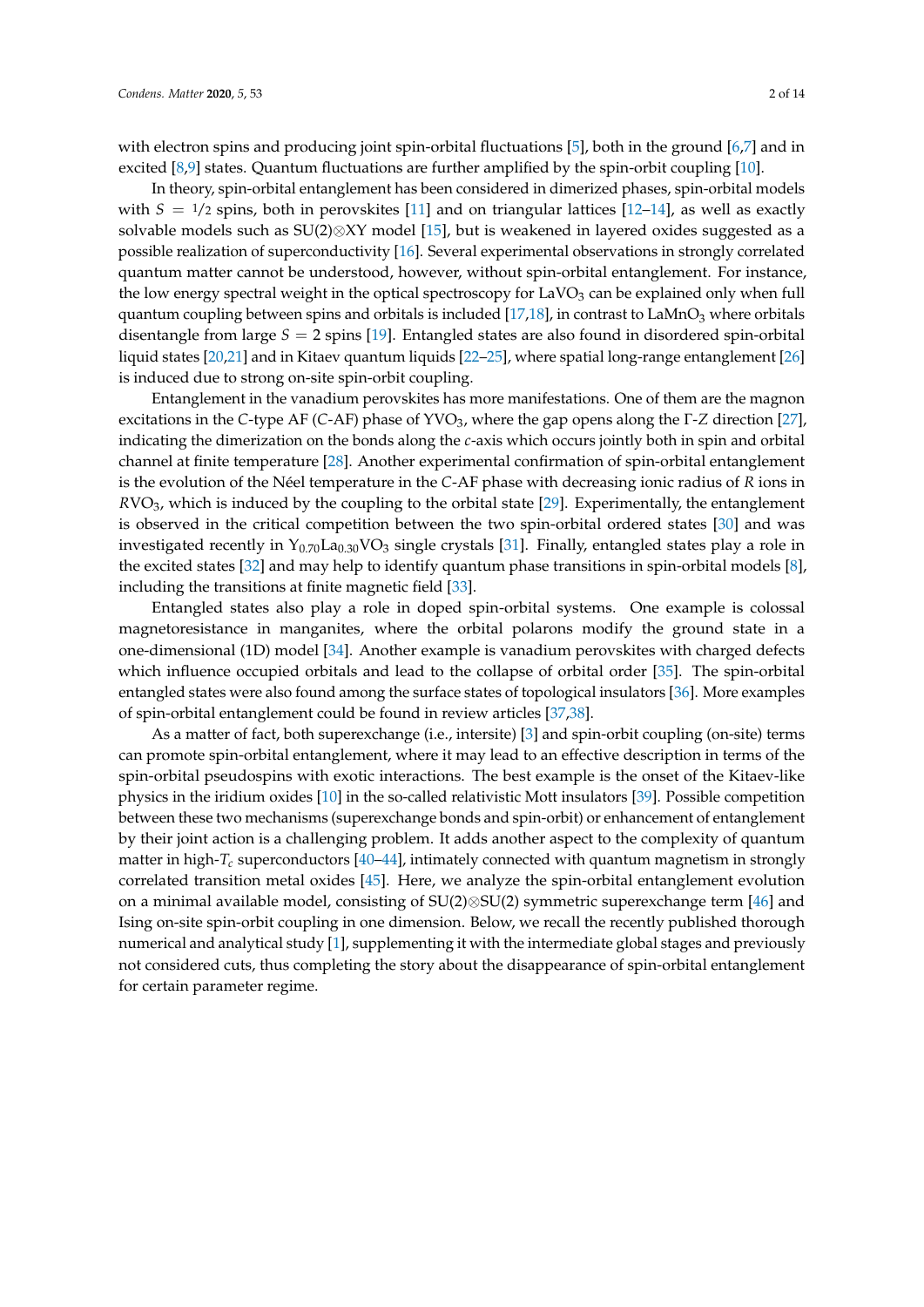#### **2. The Model and Basic Questions**

The full 1D spin-orbital Hamiltonian considered here has the form [\[1\]](#page-11-0),

<span id="page-2-2"></span><span id="page-2-0"></span>
$$
\mathcal{H} = \mathcal{H}_{\text{SE}} + \mathcal{H}_{\text{SOC}}.\tag{1}
$$

The superexchange  $\mathcal{H}_{SE}$  is a 1D model with two spin ( $S = \frac{1}{2}$ ) and two orbital (pseudospin) (*T* = <sup>1</sup>/2) degrees of freedom per site in a Mott-insulating regime described by SU(2)⊗SU(2) symmetric expression [\[47\]](#page-12-19),

$$
\mathcal{H}_{\text{SE}} = J \sum_{i} \left\{ \left( \mathbf{S}_{i} \cdot \mathbf{S}_{i+1} + \alpha \right) \left( \mathbf{T}_{i} \cdot \mathbf{T}_{i+1} + \beta \right) - \alpha \beta \right\},\tag{2}
$$

where *J* ≡ 1 is the energy unit and the last term *αβ* cancels a constant. Spin operators in the scalar product are,  $\{\mathbf{S}_i\} \equiv \{S_i^x, S_i^y\}$  $\{x_i^y, S_i^z\}$ , and similar for pseudospins,  $\{\mathbf{T}_i\} \equiv \{T_i^x, T_i^y\}$  $\{f_i^y, T_i^z\}$ . The superexchange depends on two parameters, *α* and *β*, and the spin/pseudospin exchange could be of either sign. Hence, spin [pseudospin] order could also be of either sign, ferromagnetic (FM), antiferromagnetic (AF) [ferro-orbital (FO), or alternating-orbital (AO)]. The competition between different channels of exchange gives a rather rich phase diagram of Equation [\(2\)](#page-2-0) [\[47\]](#page-12-19), with three product phases, FM⊗AO, FM⊗FO, and AF⊗FO, see Figure [1.](#page-2-1) However, the entanglement plays a crucial role and the phase diagram includes the fourth spin-orbitally entangled phase near the exactly solvable SU(4) point [\[47\]](#page-12-19), where the entanglement entropy of the von Neumann type is finite [\[48\]](#page-13-0). In addition, finite (but much smaller) spin-orbital entanglement characterizes the parameter range where *α* and *β* are large positive, promoting alternating arrangement of spins (pseudospins) with accompanying quantum fluctuations [\[48\]](#page-13-0).

<span id="page-2-1"></span>

**Figure 1.** Schematic phase diagram of the spin-orbital model [\(2\)](#page-2-0) in the {*α*, *β*} plane inspired by figure 1 in [\[48\]](#page-13-0) and figure 7 in [\[1\]](#page-11-0). The model has four distinct phases: product disentangled phases FM⊗AO, AF⊗FO, FM⊗FO, and the phase around the SU(4) point with finite spin-orbital entanglement on superexchange bonds.

The above model [\(2\)](#page-2-0) can be derived from the microscopic degenerate Hubbard model with the diagonal-only hopping *t* and the Coulomb repulsion *U*—then,  $J = 4t^2/U$  and  $\alpha = \beta = 1/4$  [\[49\]](#page-13-1). The highly symmetric form of spin and pseudospin interactions follows from the degeneracy of singlet and triplet excited states. These conditions are not fulfilled in widely studied geometries with corner-sharing  $MO_6$  octahedra (M is a transition metal atom) as in perovskites, but the model is a realistic Kugel–Khomskii model for 1D chains of face-sharing MO<sub>6</sub> octahedra [\[49\]](#page-13-1). Such materials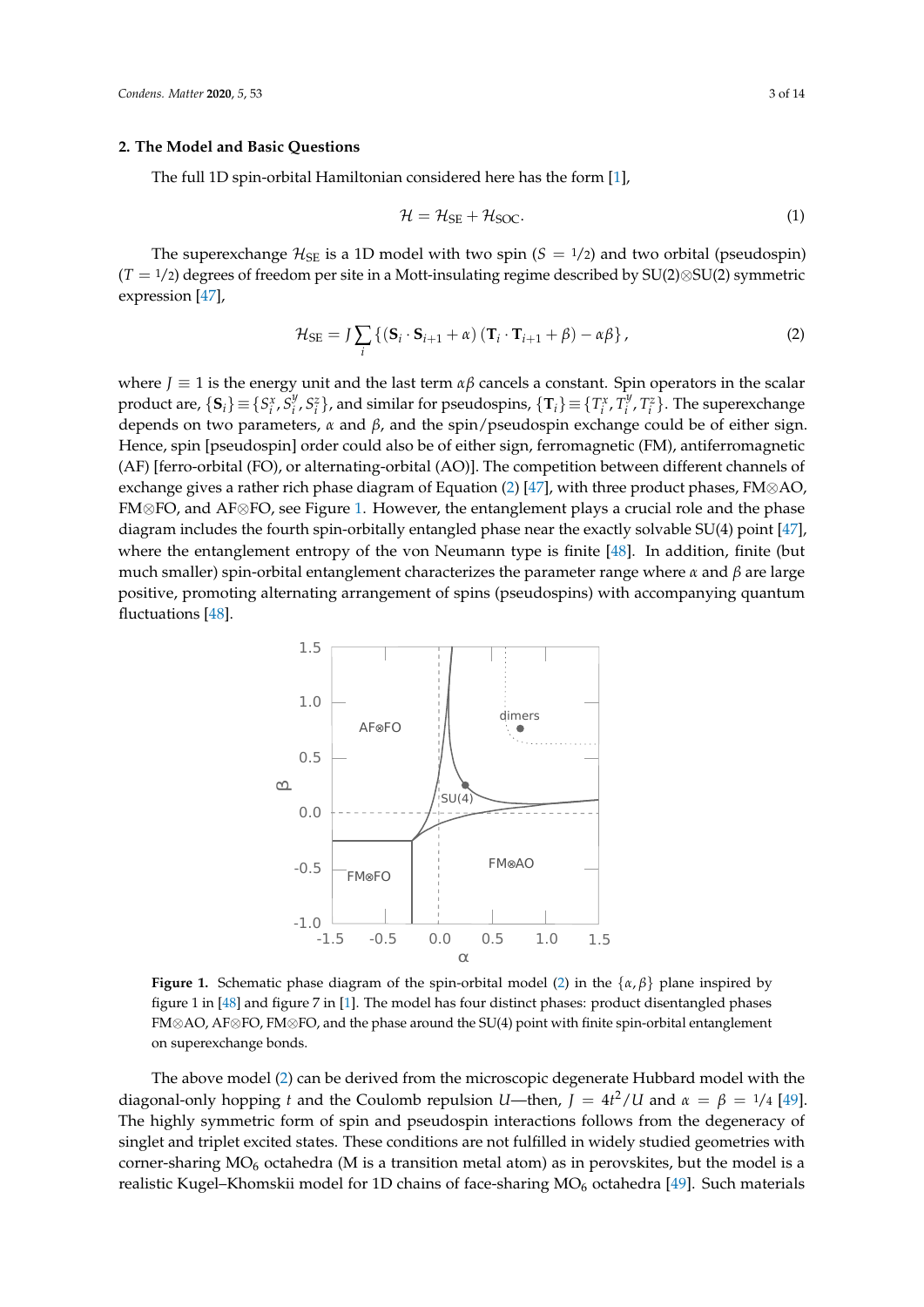include for example hexagonal crystals such as  $BaCoO<sub>3</sub>$ , BaVS<sub>3</sub>, or CsCuCl<sub>3</sub>. Recently, it was shown that the specific heat and the susceptibility show anomalies at finite temperature which can be attributed to phase transitions even in the regime of spin-orbital liquid [\[50\]](#page-13-2). Here, we treat it as a generic model which stands for spin-orbital superexchange and entanglement.

As the competing interaction in Equation [\(1\)](#page-2-2), we take Ising on-site spin-orbit coupling [\[1\]](#page-11-0),

<span id="page-3-0"></span>
$$
\mathcal{H}_{\text{SOC}} = 2\lambda \sum_{i} S_{i}^{z} T_{i}^{z}.
$$
 (3)

It has  $\mathbb{Z}_2$ -symmetry and favors the opposite orientation of spin  $\langle S_i^z \rangle$  and orbital  $\langle T_i^z \rangle$  moments at site *i*. This reduced type of spin-orbit coupling occurs, for instance, when orbital order concerns two  $t_{2g}$  orbitals and the third one is inactive as in LaVO<sub>3</sub> or YVO<sub>3</sub> [\[51\]](#page-13-3). Then, for an idealized case of untilted oxygen octahedra the spin-orbit coupling takes the form  $2\lambda S_i^x T_i^y$ *i* . Surprisingly, a similar **2**λ $S_i^z T_i^y$  $i$  form can also be derived for KO<sub>2</sub>, where a peculiar form of superexchange includes  $p$  orbitals of molecular oxygen [\[52\]](#page-13-4). Taking the symmetry of Hamiltonian [\(1\)](#page-2-2), these forms are equivalent since they would modify the quantum states in the same way as the formula in Equation [\(3\)](#page-3-0), up to the rotation in the spin/pseudospin sectors. However, in the case of finite orbital-lattice interactions, this should be carefully studied.

For completeness, we add that, when the full spin-orbit coupling is considered [\[10\]](#page-11-9), effective entangled pseudospin  $\tilde{J}$  operators replace the sum of spin **S** and pseudospin **T**—the  $\tilde{J}$  multiplets then define the ground state and excited states of the system. For instance, spin-orbital entanglement gives the breakdown of singlets and triplets at the Fermi surface in  $Sr_2RuO_4$  [53-[55\]](#page-13-6) and their linear combinations decide about the orbital character of the pairing components [\[56\]](#page-13-7). We believe that future work will also address the role played by entanglement for the  $d^4$  ions in more detail where the pseudospin could vanish and the magnetic moments are hidden in the ground state but would become active in excited states [\[57](#page-13-8)[–61\]](#page-13-9).

#### **3. Methods**

#### *3.1. Entanglement Entropy and Correlation Functions*

In Ref. [\[1\]](#page-11-0), we have verified that, for (perturbed) product phases of the SU(2)⊗SU(2) model (see Figure [1\)](#page-2-1), the spin-orbital entanglement evolution with increasing  $\lambda$  experiences only marginal finite-size effects. Here, we want to show the qualitative effects caused by large spin-orbit coupling and for that the presented studies of small systems suffice. Therefore, we restrict ourselves to the exact diagonalization (ED) of a 4-site chain  $(L = 4)$  with periodic boundary conditions (PBC). We examine the spin-orbital entanglement via entanglement entropy of the von Neumann type per site,

<span id="page-3-2"></span>
$$
S_{\rm vN} = -\frac{1}{L} \text{Tr}_S \{ \rho_S \ln \rho_S \},\tag{4}
$$

where

$$
\rho_S = \text{Tr}_T|\text{GS}\rangle\langle\text{GS}|\tag{5}
$$

is the reduced density matrix with the orbital degrees of freedom traced out, estimating the entanglement by verifying how mixed the reduced state is. Independently, we quantify spin-orbital entanglement via correlation on a bond  $\langle i, i + 1 \rangle$  between nearest neighbors:

<span id="page-3-1"></span>
$$
\mathcal{C}_{SO} = \frac{1}{L} \sum_{i=1}^{L} \left\langle (\mathbf{S}_i \cdot \mathbf{S}_{i+1}) (\mathbf{T}_i \cdot \mathbf{T}_{i+1}) \right\rangle - \frac{1}{L} \sum_{i=1}^{L} \left\langle \mathbf{S}_i \cdot \mathbf{S}_{i+1} \right\rangle \langle \mathbf{T}_i \cdot \mathbf{T}_{i+1} \rangle.
$$
 (6)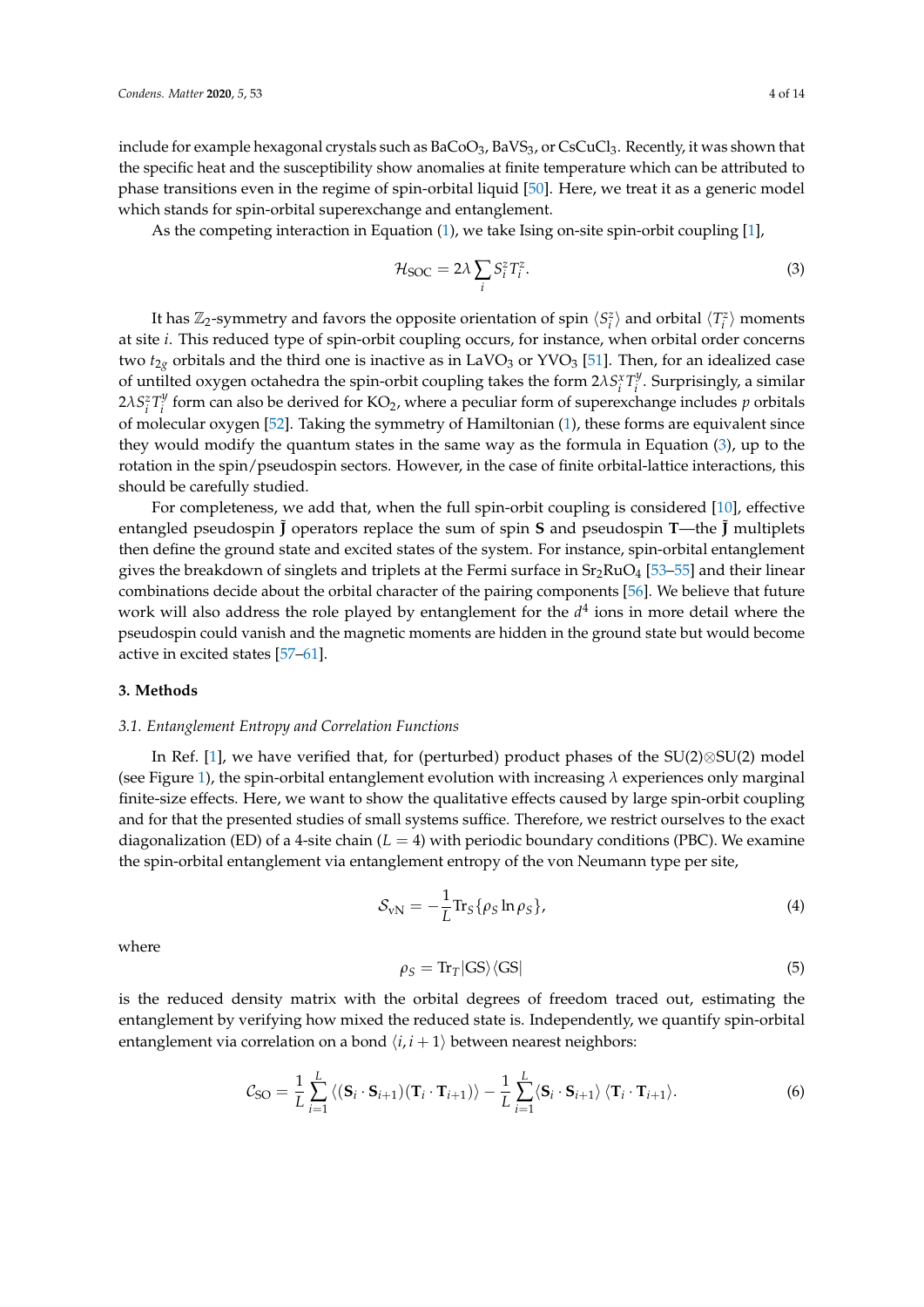At finite  $\lambda$ , we monitor the response of the system to the Ising spin-orbit coupling via suitable on-site correlation,

<span id="page-4-0"></span>
$$
\mathcal{O}_{SO} = \frac{1}{L} \sum_{i=1}^{L} \langle S_i^z T_i^z \rangle \,. \tag{7}
$$

Finally, the spin and orbital states are investigated via spin-only and orbital-only correlation,

<span id="page-4-1"></span>
$$
S = \frac{1}{L} \sum_{i=1}^{L} \langle \mathbf{S}_i \cdot \mathbf{S}_{i+1} \rangle, \tag{8}
$$

$$
\mathcal{T} = \frac{1}{L} \sum_{i=1}^{L} \langle \mathbf{T}_i \cdot \mathbf{T}_{i+1} \rangle.
$$
 (9)

They allow for identifying the product phases, FM⊗AO, FM⊗FO, and AF⊗FO in a straightforward way.

The entanglement entropy was investigated previously in the SU(2)⊗SU(2) model at  $\lambda = 0$ , and was found to be finite beyond the product phases where at least one (spin or orbital) component has suppressed quantum fluctuations in a ferro-state [\[48\]](#page-13-0). We have investigated the level of spin-orbital entanglement in the ground state in the presence of finite spin-orbit coupling and identified small and large  $\lambda$  regimes along the special  $\alpha + \beta = 0$  line in the model [\(1\)](#page-2-2) [\[1\]](#page-11-0). While small spin-orbit terms  $\alpha \lambda$ can be treated in the perturbation theory, below we focus on the more interesting regime of large *λ*.

#### *3.2. Effective Hamiltonian in the Large λ Limit*

In Ref. [\[1\]](#page-11-0), following the general scheme set in Ref. [\[10\]](#page-11-9), we have described the low-energy physics in the  $\lambda \to \infty$  limit by the model utilizing effective pseudospins  $\{\mathbf{J}_i\}$ . Namely, the Hamiltonian [\(2\)](#page-2-0) projected onto the low-energy part of  $H_{SOC}$  eigenbasis takes the XXZ form:

<span id="page-4-2"></span>
$$
\mathcal{H}_{\text{eff}} = \frac{1}{2} J \sum_{i} \left\{ \tilde{J}_{i}^{x} \tilde{J}_{i+1}^{x} + \tilde{J}_{i}^{y} \tilde{J}_{i+1}^{y} + 2(\alpha + \beta) \tilde{J}_{i}^{z} \tilde{J}_{i+1}^{z} \right\}.
$$
 (10)

It is remarkable that the Ising part of the above Hamiltonian,  $2(\alpha + \beta)\tilde{J}_i^2$  $\tilde{J}^z_i$   $\tilde{J}^z_{i+1}$ , vanishes and changes sign at  $\alpha + \beta = 0$ . As a result, one finds the XY model at  $\beta + \alpha = 0$ , AF Heisenberg model at  $\alpha + \beta = 1/2$ , and hidden FM Heisenberg at the line  $\alpha + \beta = -1/2$ , denoted by the white dashed lines on Figure [2c](#page-5-0). Below the latter line, one finds a FM Ising ground state, with  $\langle \hat{J}_i^2 \rangle$  $\binom{z}{i} \tilde{J}_{i+1}^z \rangle = 1/4$  and vanishing quantum fluctuations,  $\langle \tilde{J}_i^x \rangle$  $\langle \tilde{\mathbf{J}}_i^x \tilde{\mathbf{J}}_{i+1}^x \rangle = \langle \tilde{\mathbf{J}}_i^y \rangle$  $\int_i^y \tilde{J}_i^y$  $\binom{y}{i+1} = 0$ . For this state, one finds that the mean field approximation for the spin-spin correlations is exact and  $C_{SO} = 0$  [\(6\)](#page-3-1), i.e., spin-orbital entanglement vanishes.

In Figure [2c](#page-5-0), the highly entangled state exists in a close neighborhood of the  $\beta + \alpha = 0$  line. More precisely, highly entangled 1D spin-liquid class of states, also called 1D quantum antiferromagnet in the literature, could be found in a "quantum stripe" with one sharp boundary at  $\alpha + \beta = -\frac{1}{2}$  and system size-dependent soft boundary seemingly approaching AF Heisenberg line *α* + *β* = <sup>1</sup>/<sup>2</sup> for larger chains, thus roughly fitting within the two outer white dashed lines. We observe that the entanglement is maximal between the  $\alpha + \beta = -\frac{1}{2}$  and  $\alpha + \beta = 0$  lines, and decays at a rate depending on the system size. This behavior is verified for finite systems, i.e., for rings of *L* = 4 sites (shown here) and of  $L = 8,12$  sites (studied before in [\[1\]](#page-11-0)). From  $\alpha + \beta = 1/2$  upwards, we find interpolation between the 1D Heisenberg antiferromagnet and the classical Néel state in the limit of  $\alpha + \beta \rightarrow \infty$  where the quantum fluctuations are quenched.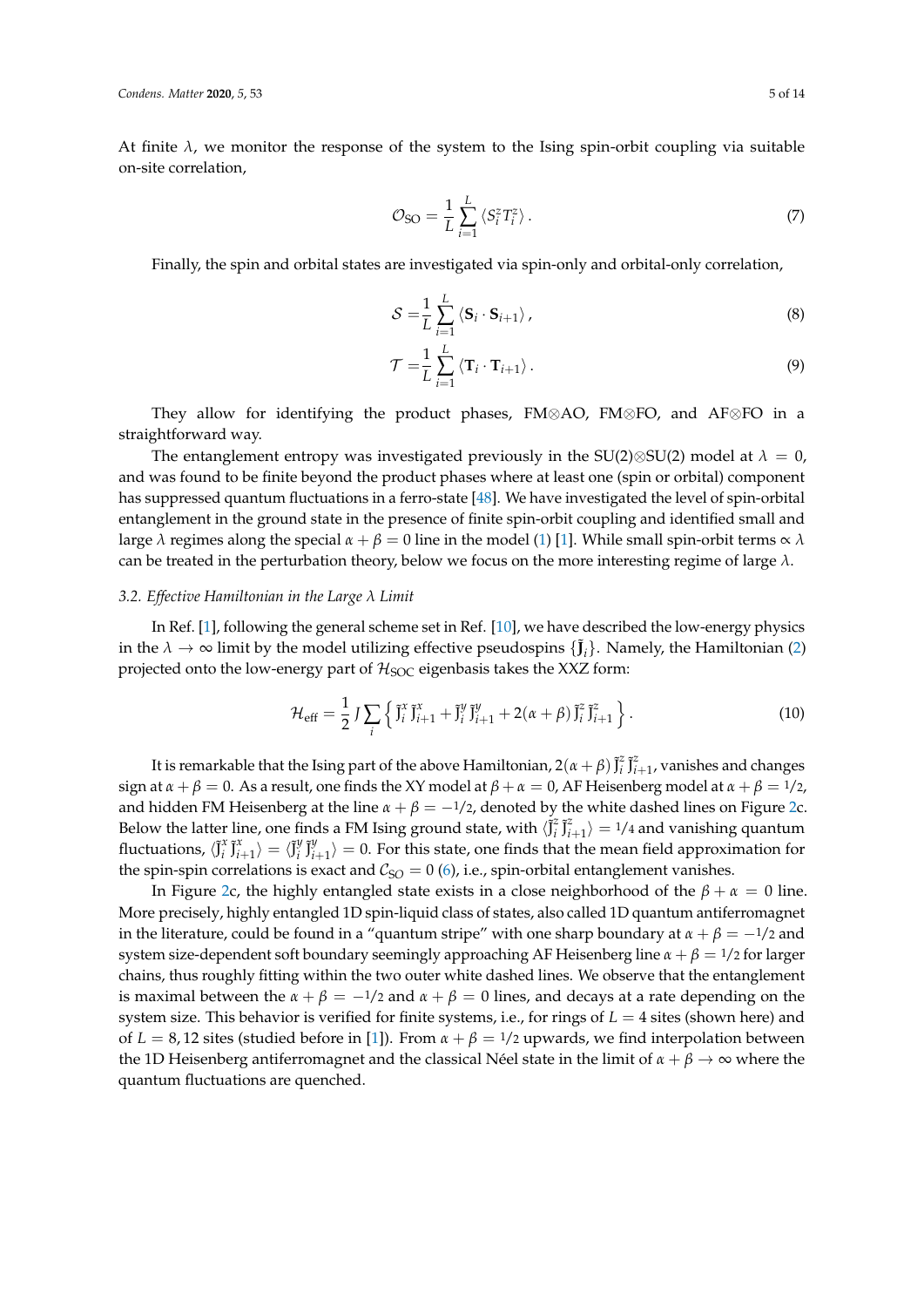

<span id="page-5-0"></span>

**Figure 2.** Evolution of the entanglement entropy  $S_{vN}$  [\(4\)](#page-3-2) with increasing  $\lambda$  for the Hamiltonian [\(1\)](#page-2-2) calculated for a ring of  $L = 4$  sites. Panels present slices of the  $\{\alpha, \beta\}$  parameter space for a fixed value of  $\lambda$ /*J*. (a–c) reproduce surprisingly well the result presented in figure 1 of Ref. [\[1\]](#page-11-0) for  $L = 12$ . (**d**–**i**) reveal intermediate stages between the (**b**,**c**). The three white dashed lines represent (from left to right) hidden FM Heisenberg, XY, and AF Heisenberg models emerging in the  $\lambda \to \infty$  limit at  $\alpha + \beta = -1/2$ ,  $\alpha + \beta = 0$ , and  $\alpha + \beta = 1/2$  (white dashed lines from bottom to top). For longer chains, e.g.,  $L = 12$ , the "quantum stripe" (red region near the  $\alpha + \beta = 0$  line) in (**c**) fits between hidden FM Heisenberg and AF Heisenberg lines. Red dashed lines in the panels indicate the cross section along which the  $\{\alpha, \lambda\}$  maps are calculated in Figures [3](#page-7-0) and [4.](#page-9-0)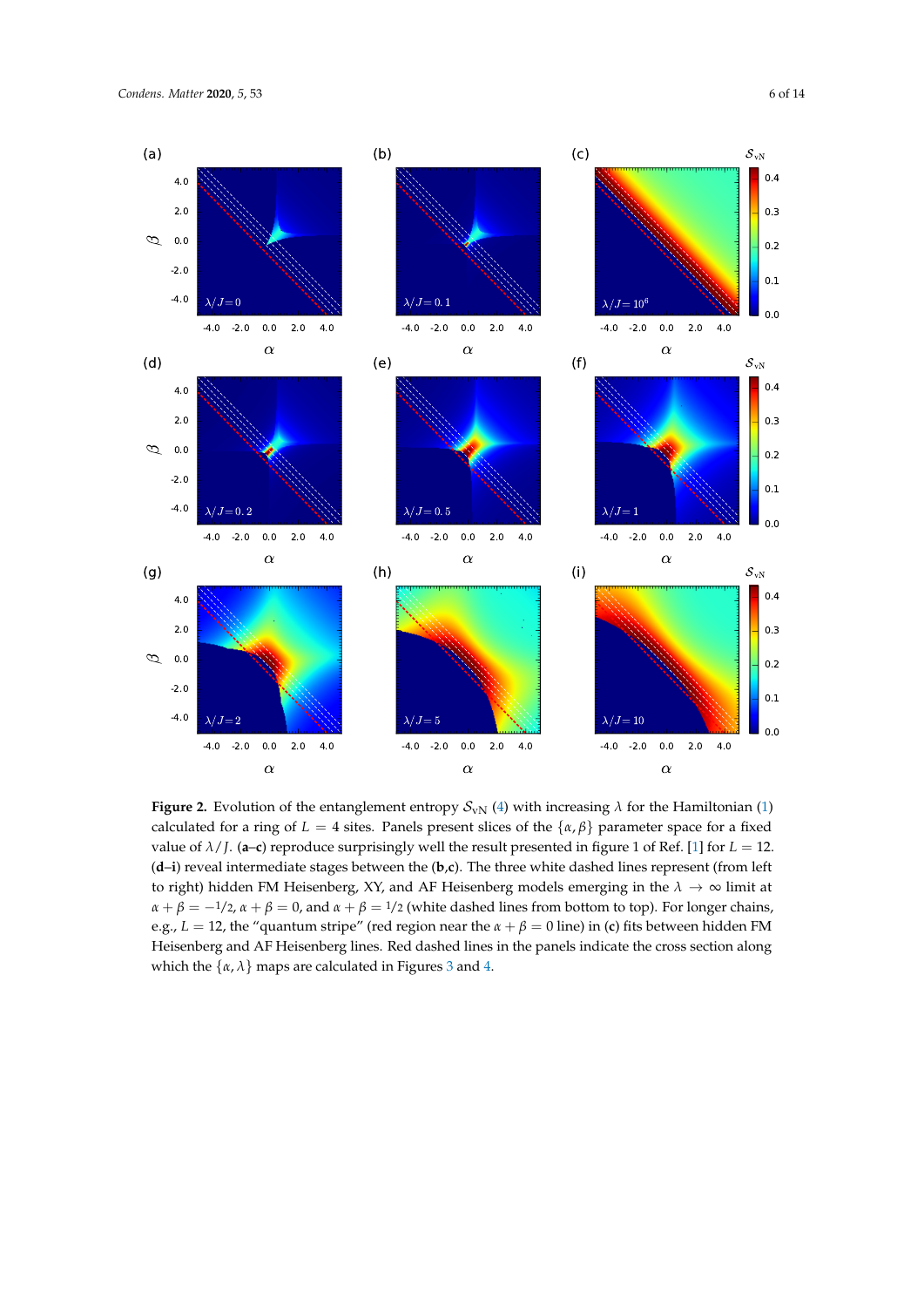#### **4. Results and Discussion**

## *4.1. Gradual Evolution of Spin-Orbital Entanglement with Increasing Ising Spin-Orbit Coupling*

Here, we first complement the analysis of Ref. [\[1\]](#page-11-0) with the data for the entanglement entropy in the intermediate regime of *λ*/*J*, building a global picture of spin-orbital entanglement under increasing *λ*. Namely, we add six entanglement entropy scans in Figure [2d](#page-5-0)–i, fitting in between (b) and (c). Results presented here for *L* = 4 include small finite size effects and thus one finds finite spin-orbital entanglement above the stripe for large *λ*. Nevertheless, the evolution of perturbed product phases is qualitatively the same as before for all 4*n* chains [\[1\]](#page-11-0), showing that spin-orbital entanglement is pretty local.

Finite spin-orbital entanglement in the central region of  $\lambda = 0$  slice (Figure [2a](#page-5-0)) increases and spreads out with growing *λ*, see (b) and (d)–(g). In particular, infinitesimal values of entanglement entropy appear on the boundaries of perturbed product phases containing either AF or AO component, see (b,d), and clearly visible on panels (e)–(f). At the same time, FM⊗FO phase does not show any entanglement, which cannot be induced in this classical state by also classical spin-orbit Ising coupling [\(3\)](#page-3-0). Interestingly, the border between completely classical region, originally hosting FM⊗FO ground state, and the spin-orbitally entangled region gradually changes its shape. The change starts for infinitesimal  $\lambda > 0$  but can be resolved starting from panel (d). A sharp boundary, at first restricting the classical state to the third quarter of (b), moves so that a much wider classical region is visible in (i). This result is quite close to the classical triangle seen in (c).

There is a huge difference in size between the maximal and minimal spin-orbital entanglement for varying  $\lambda$ , displayed in Figure [2a](#page-5-0)–c, correspondingly. In the  $\lambda = 0$  case, the spin-orbital term,  $(\mathbf{S}_i \mathbf{S}_{i+1})(\mathbf{T}_i \mathbf{T}_{i+1})$ , can produce substantial entanglement in the ground state only in a small approximately triangular region, where *β* and *α* scales of purely spin or purely orbital interactions are small enough. This corresponds to the critical spin-orbitally entangled region in the phase diagram of the SU(2)⊗SU(2) model [\[47\]](#page-12-19). In the  $\lambda \to \infty$  limit, the "quantum stripe" characterized by the highly entangled state can be also related to the  $(S_iS_{i+1})(T_iT_{i+1})$  joint interaction. Namely, when projecting the Hamiltonian [\(2\)](#page-2-0) on the lower part of  $H_{SOC}$  eigenbasis term by term, one observes that  $(S_iS_{i+1})(T_iT_{i+1})$  reduces to the XY term, independent of  $\alpha$  and  $\beta$ , while  $\beta S_iS_{i+1}$  and  $\alpha T_iT_{i+1}$ transform into  $\propto \beta \tilde{J}_i^2$  $\tilde{z}_i \tilde{J}_{i+1}^z$  and  $\propto \alpha \tilde{J}_i^z$  $z_{i}^{z}$ <sup>7</sup> $z_{i+1}$ , respectively. As a result, on the *α* + *β* = 0 line, the Ising terms cancel out, leaving the XY model with entangled ground state, and on the entire "quantum stripe" the ratio Ising/XY supports the highly entangled state. The left boundary of the stripe is well defined by the  $\alpha + \beta = -\frac{1}{2}$  line, where FM Heisenberg ground state appears. The degenerate energy splits immediately below the above line, leaving Ising 2-fold degeneracy.

#### *4.2. Entanglement Evolution for the Quantum Phases along the α* + *β* = 0 *Line*

Next, we recall the evolution of spin-orbital entanglement on the  $\alpha + \beta = 0$  line, marked by the middle diagonal white dashed line in different panels of Figure [2](#page-5-0) and investigated originally in Ref. [\[1\]](#page-11-0) (see Figure [3](#page-7-0) there). This line goes through the two product phases, FM⊗AO and AF⊗FO, and through the entangled phase which separates them (similar to the white line in Figure [2](#page-5-0) at  $\alpha + \beta = 1/2$ ). Two distinct types of evolution emerged on the vertical lines in Figure [3](#page-7-0) (under increasing *λ*): (i) evolution of type A starting from AF⊗FO or FM⊗AO state with no spin-orbital entanglement at  $\lambda = 0$ , and (ii) evolution of type B starting from the spin-orbitally entangled critical SU(4) singlet ground state [\[48\]](#page-13-0). Altogether, the behavior of the entanglement entropy and the correlation functions displayed in Figure [3](#page-7-0) for the *L* = 4 system is very similar to that shown in figure 2 of Ref. [\[1\]](#page-11-0) for the  $L = 12$  system, which confirms that, especially for the evolution of type A, the spin-orbital entanglement is a local phenomenon and the finite size effects are small in the quantities analyzed here.

In case (i), the ground state has large degeneracy at  $\lambda = 0$  due to FM or FO sector. From the energetic point of view, the level crossing is at  $\lambda = 0$  in the degenerate state. Then,  $\lambda \neq 0$  lifts the degeneracy and leads to non-degenerate perturbed product states. From then on, all changes in the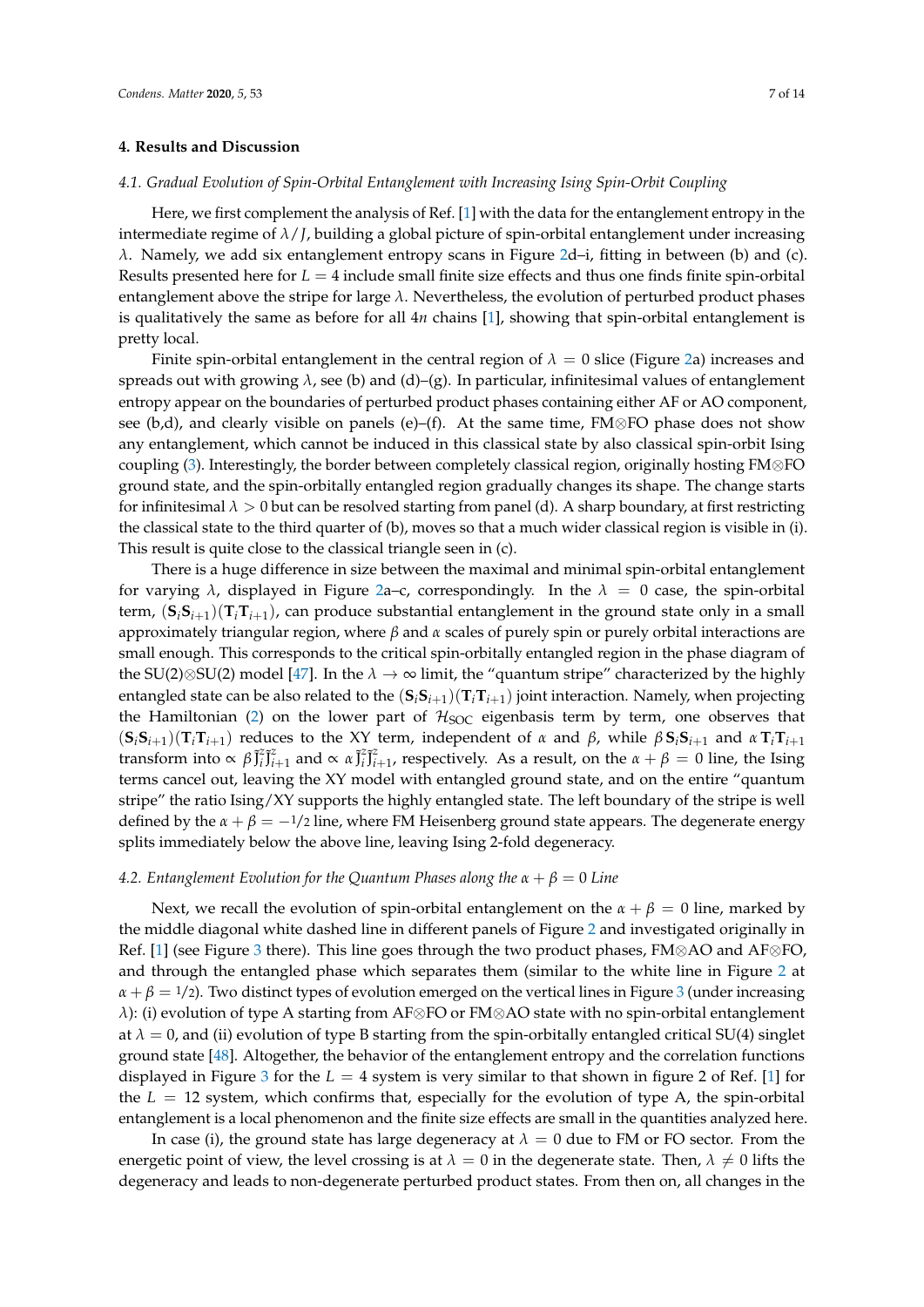ground state have a crossover character which is visible in the smooth increase of the entanglement entropy  $S_{\rm vN}$  along the line A, see Figure [3d](#page-7-0). Finite entanglement is then transferred to the product phases at increasing  $\lambda$ . However, the most important is that even when the energy scales fully separate at  $\lambda / J \gg 1$ , finite spin-orbital entanglement is found on superexchange bonds, see Figure [3b](#page-7-0). The finite value of  $C_{SO}$  [\(7\)](#page-4-0) is induced by the  $({\bf S}_i\cdot{\bf S}_{i+1}+\alpha)$   $({\bf T}_i\cdot{\bf T}_{i+1}+\beta)$  term to be reduced to the XY model and freed from *α* and *β*-dependent Ising contributions in *λ* → ∞ limit. Figure [3](#page-7-0) shows that this limit is approximately valid as soon as the non-zero entropy and  $C_{SO}$  values spread on  $\alpha + \beta = 0$  line. This can be also verified by the maximal response in on-site correlations  $\mathcal{O}_{SO}(7)$  $\mathcal{O}_{SO}(7)$ , see Figure [3c](#page-7-0).

<span id="page-7-0"></span>

**Figure 3.** Evolution of the von Neumann spin-orbital entanglement entropy and the three spin-orbital correlation functions in the ground state of Hamiltonian [\(1\)](#page-2-2) with  $\alpha + \beta = 0$  for  $\alpha \in [-1.0, 1.0]$ , calculated with ED for the ring of  $L = 4$  sites for logarithmically increasing spin-orbit coupling *λ*: (a) the von Neumann spin-orbital entanglement entropy  $S_{\rm vN}$  [\(4\)](#page-3-2); (b) the intersite spin-orbital correlation function  $C_{\text{SO}}(6)$  $C_{\text{SO}}(6)$ ; (c) the on-site spin-orbit correlation function  $\mathcal{O}_{\text{SO}}(7)$  $\mathcal{O}_{\text{SO}}(7)$ ; (f) the spin correlation function  $S$  [\(8\)](#page-4-1). (**d**,**e**) show the von Neumann spin-orbital entanglement entropy  $S_{\rm vN}$  [\(4\)](#page-3-2) obtained for increasing  $\lambda$  at  $|\alpha| = 1/2$  [cut A in ((a)] and fitted with a logistic function (black thin line), and at  $\alpha = 0$ [cut B in (**a**)], respectively.

Entanglement entropy  $S_{vN}$  in case (ii) starts from a finite value at  $\lambda \to 0$  in spin-orbitally entangled critical singlet phase [\[48\]](#page-13-0). Such singlet correlations are robust along the path B and thus the spin-orbital entanglement (described by the entropy and the nearest neighbor correlations  $C_{\text{SO}}$ ) can change only in a discontinuous way, by the kink shown in Figure [3e](#page-7-0). We have seen before that the evolution of spin-orbital entanglement for 4*n*–site chains occurs along the line of type B through a series of *n* kinks [\[1\]](#page-11-0). Entanglement gradually gets more robust up to  $\lambda_{crit}/\int$   $\approx$  0.2, above which the highly-entangled state is reached. With this, we completed a short summary of the main results of Ref. [\[1\]](#page-11-0).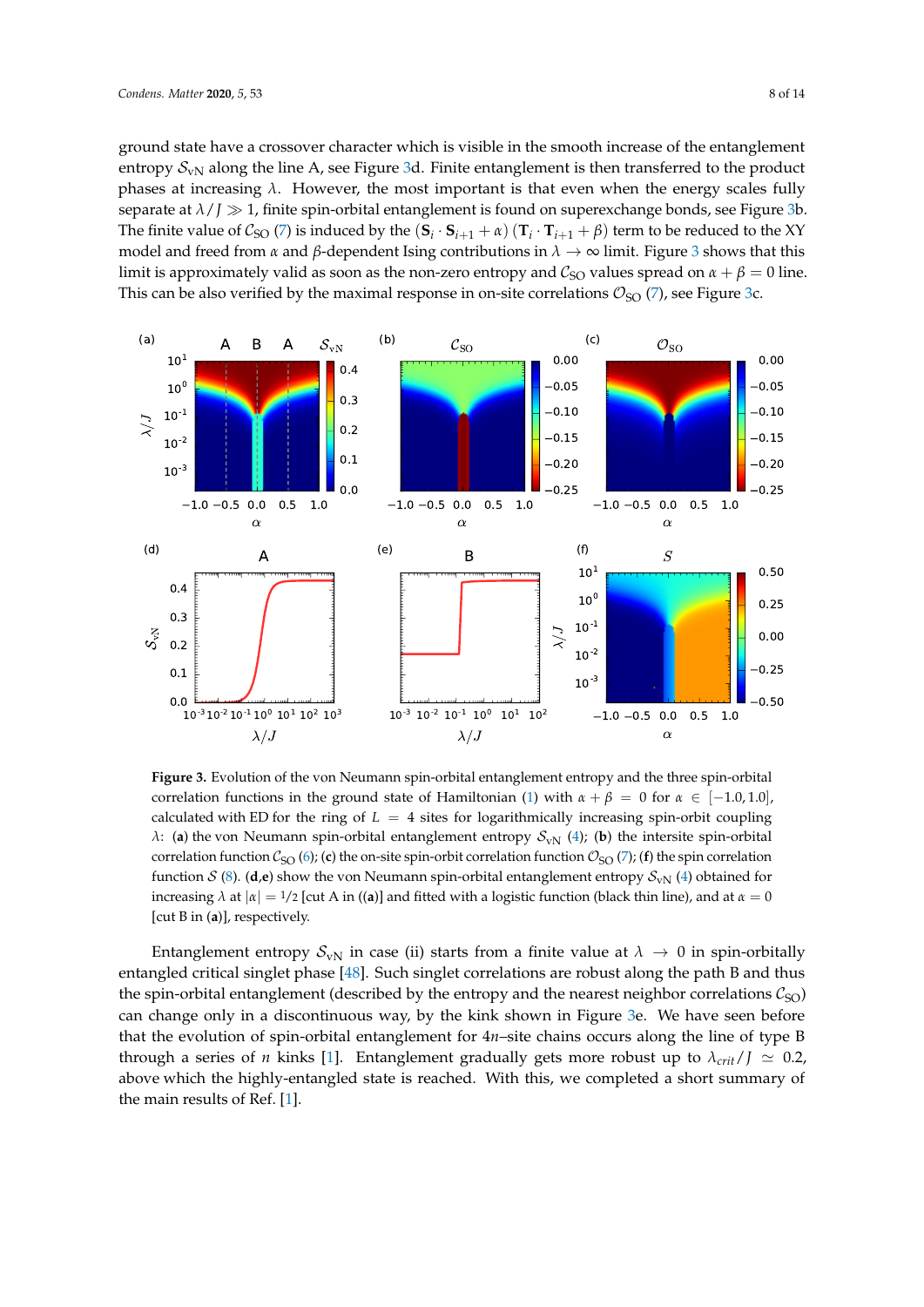### *4.3. Entanglement Evolution for the Quantum Phases along the*  $\alpha + \beta = -1$  *Line*

Figure [2](#page-5-0) revealed the gradual evolution of the spin-orbital entanglement in *λ*. Moreover, we have seen how classical region in both spin and orbital sectors, initially restricted to FM⊗AO phase in the third quarter of the diagram, gradually spreads out, reaching extended triangular shape within the boundaries shown in Figure [2c](#page-5-0). Within this triangular region, the evolution of FM⊗FO phase with increasing  $\lambda$  is rather trivial as long as we have the Ising form of the spin-orbit coupling [\(3\)](#page-3-0). However, it is not obvious how the lower parts of AF⊗FO or FM⊗AO phases, see Figure [1,](#page-2-1) approach the Ising FM ground state below the  $\alpha + \beta = -\frac{1}{2}$  line (the lowest white dashed line in Figure [2\)](#page-5-0). Here, we concentrate on the evolution in  $\lambda$  along the representative  $\alpha + \beta = -1$  line (red dashed line in Figure [2\)](#page-5-0), including both of the above cases, completing the review of the *λ* evolution for the Hamiltonian Equation [\(1\)](#page-2-2).

We have selected this line because it crosses all three product phases AF⊗FO, FM⊗FO, and FM⊗AO at *λ* = 0 (Figure [1\)](#page-2-1) and lies below the "quantum stripe" for large *λ*. The line runs close enough to the center of the  $\{\alpha, \beta\}$  maps to bear quite insightful information. The entanglement evolution in  $\lambda$ along the line is shown in Figure [4.](#page-9-0) Panels (a) and (b) show, respectively, the entanglement entropy and the  $C_{SO}$  maps. One can observe that AF⊗FO and FM⊗AO, represented again by cross section C, at first gain gradually spin-orbital entanglement with growing *λ*, just like in the evolution along the line A in Figure [4.](#page-9-0) S and T correlations confirm that those are indeed perturbed AF⊗FO and FM⊗AO phases. (S correlation is shown in Figure [4f](#page-9-0)). However, for some particular value of *λ*, the growth of entanglement is sharply cut off. For parallel lines lying deeper within FM⊗FO phase, the effects discussed here will appear as well but for higher values of *λ* (see the trends in Figure [2\)](#page-5-0).

The origin of this evolution can be resolved by inspecting the energy spectrum of the  $L = 4$ -site ring, plotted in Figure [4d](#page-9-0) at *α* = −2.5 and *β* = 1.5 and varying *λ*. Here, we note that for *λ* > 0 the ground state degeneracy is completely lifted. It is quite difficult to spot the level crossing suggested by sharp changes in entanglement. Therefore, in Figure [4g](#page-9-0), we analyzed the energy differences between the excited energies and the ground state energy,  $\Delta E = E_i - E_0$ , plotted in gray. For convenience, the ground state energy is renormalized as ∆*E* = *E<sup>i</sup>* − *E*<sup>0</sup> = 0 and plotted in blue. One observes that at  $\lambda \approx 8.175 \pm 0.025$ , 2-fold degenerate excited level crosses with the non-degenerate ground state, leaving 2-fold degenerate ground state. In this way, the perturbed product state becomes an excited state and gradually gains entanglement, even crossing another excited 2-fold degenerate state for further increasing *λ*, while the Ising ferromagnet becomes the ground state.

For completeness, we describe also the evolution of the FM⊗FO state, choosing cross section B at  $\alpha = \beta = -1/2$ , see Figure [4h](#page-9-0). The degenerate 25-fold FM⊗FO level splits immediately when  $\lambda > 0$ , leaving only 2-fold degeneracy. Consistently, (a) and (b) confirm no spin-orbital entanglement, while (c) and (h) show that the response of the system to spin-orbit coupling is instantaneous.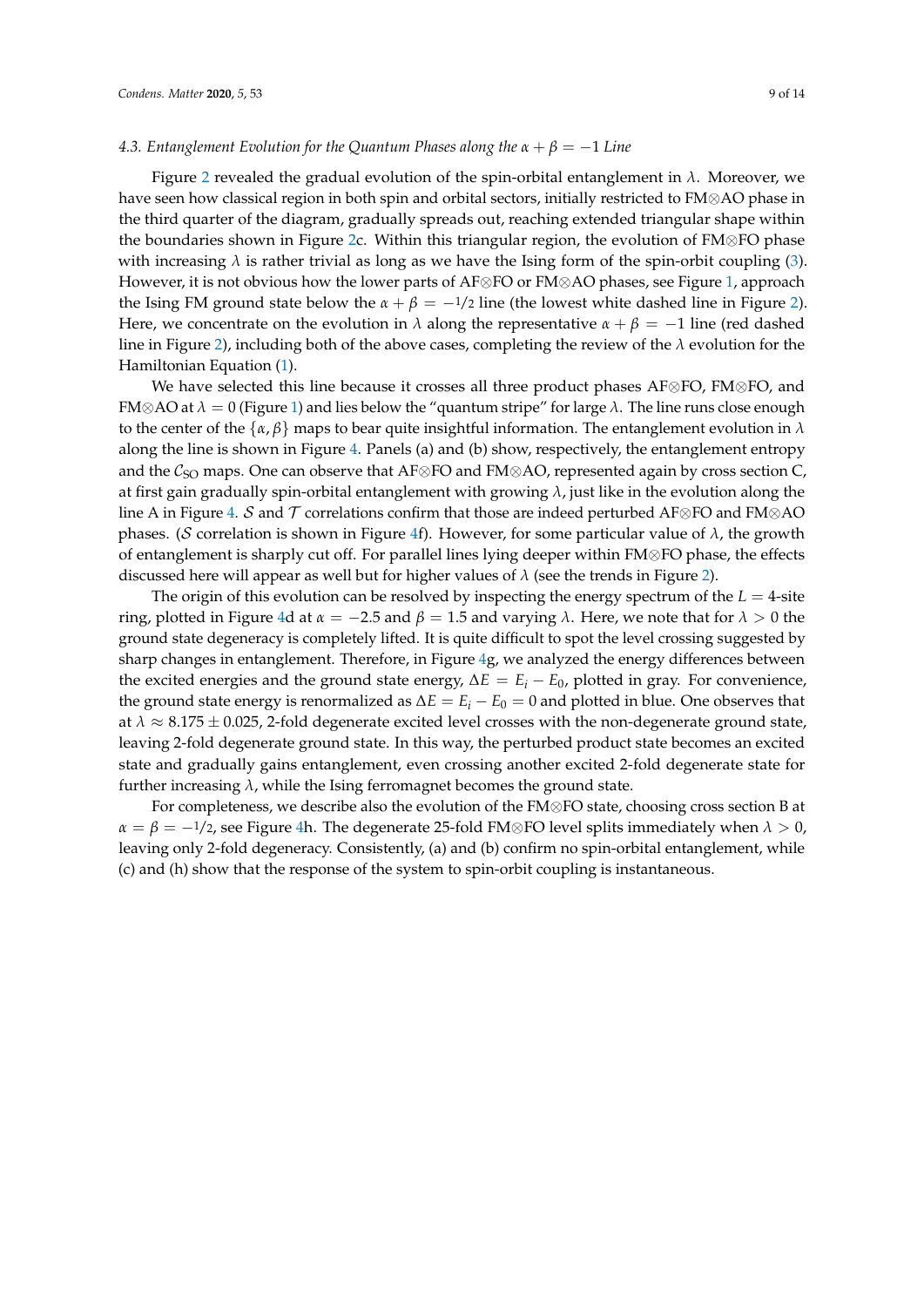<span id="page-9-0"></span>

**Figure 4.** Absence of large spin-orbital entanglement along the red  $\alpha + \beta = -1$  line in Figure [2](#page-5-0) for the 1D ring of *L* = 4 sites. Top panels show the maps for the  $(\alpha, \lambda)$ -plane: (a) entanglement entropy  $S_{\text{vN}}(4)$  $S_{\text{vN}}(4)$ ; (**b**) spin-orbital  $C_{\text{SO}}$  correlation [\(6\)](#page-3-1), (**c**) on-site  $\mathcal{O}_{\text{SO}}$  correlation [\(7\)](#page-4-0), and (**f**) spin-only correlation  $S$  [\(8\)](#page-4-1). (**d,e**) present full energy spectrum along cross section C (D), with the ground state energy marked in blue; (**g**) the energy differences  $\Delta E = E_i - E_0$  between the first four excited states and the ground state around the sharp transition from non-degenerate perturbed AF⊗FO (FM⊗AO) level into 2-fold degenerate Ising FM ground state; (**h**) presents the splitting of 25-fold degenerate FM⊗FO ground state at infinitesimal *λ* > 0—it gives the 2-fold degenerate Ising FM ground state. In (**i**), we contrast the entanglement entropy  $S_{\text{vN}}$  [\(4\)](#page-3-2) along line C and line A in Figure [3.](#page-7-0)

## **5. Conclusions**

In summary, both in Ref. [\[1\]](#page-11-0) and here, we have accumulated evidence for two distinct regimes of Ising spin-orbit coupling: (i) when it is weak, i.e., *λ* < *λcrit*, one is in the perturbative regime and the superexchange is almost undisturbed, while (ii) strong spin-orbit coupling  $\lambda > \lambda_{crit}$  reduces entanglement due to superexchange but may induce it in the product phases where quantum fluctuations are finite at  $\lambda = 0$ , in either spin or orbital channel. The fluctuations enhance strongly the entanglement of already spin-orbital entangled central region. Note that here we define *λcrit* differently for the evolution of type A and B in Figure [3](#page-7-0) and type C and D in Figure [4.](#page-9-0)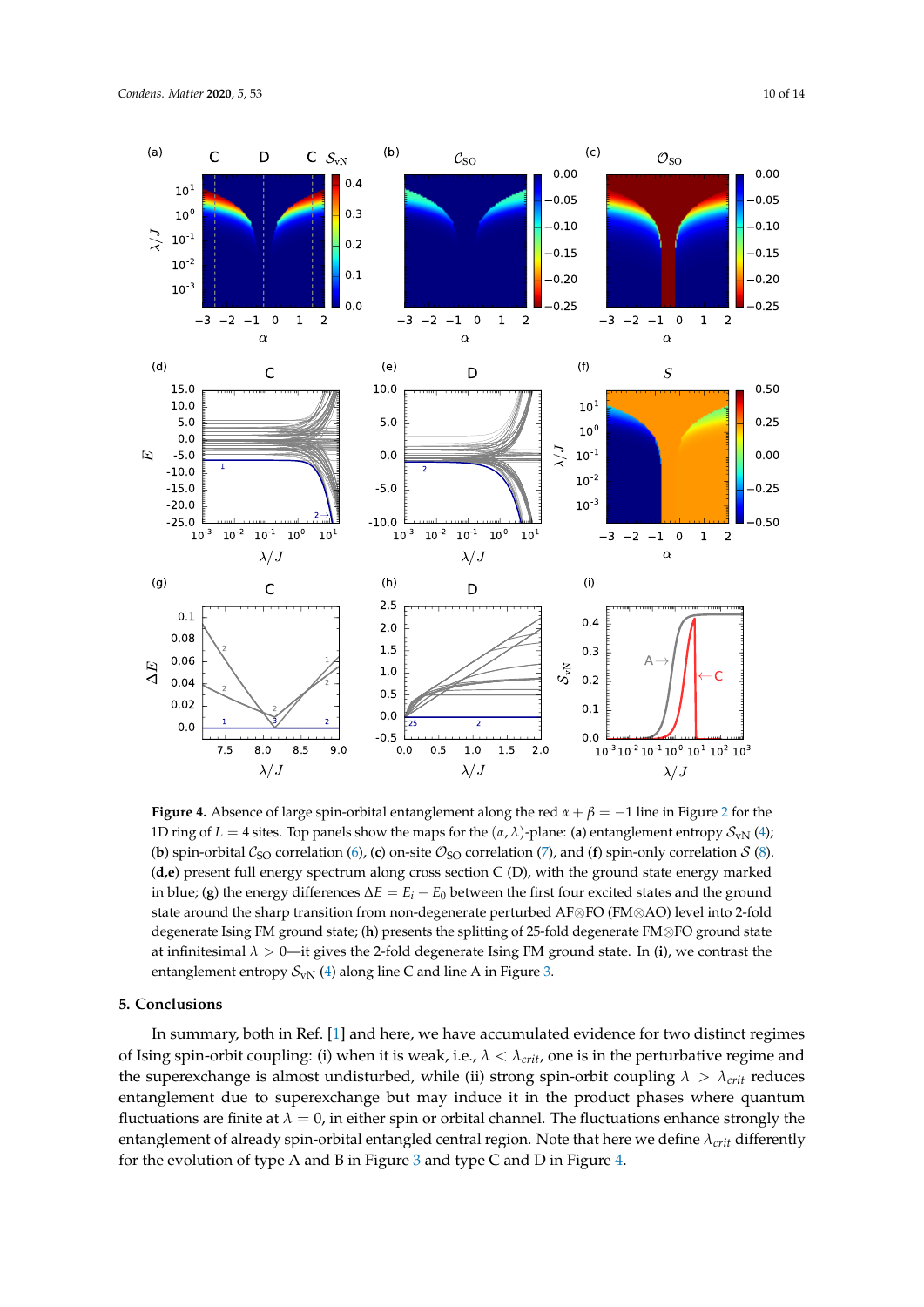For the evolution of type A on the  $\alpha + \beta = 0$  line,  $\lambda_{crit}$  stands for the dynamical region of rapid entanglement growth (in logarithmic scale), see Figure [3.](#page-7-0) It connects the perturbed FM⊗AO and AF⊗FO phases to the highly entangled state at  $\lambda > \lambda_{crit}$  via crossover [\[1\]](#page-11-0). The evolution of type C on the  $\alpha + \beta = -1$  line is more subtle. The perturbed FM⊗AO (AF⊗FO) rapidly gains entanglement in a smooth way, but the crossover process is interrupted by a level crossing with the Ising ferromagnet. These transitions seem to be immune to finite-size effects.

For the evolution of type B on the  $\alpha + \beta = 0$  line, analyzing the spin-orbital entangled critical SU(4) singlet state through *n* kinks for  $L = 4n$ -site system, we can set  $\lambda_{crit}(L \to \infty) \approx 0.2J$  [\[1\]](#page-11-0). In other words, finite-size scaling analysis in Ref. [\[1\]](#page-11-0) suggests that the entanglement growth from the singlet state will be continuous in the thermodynamic limit, with a phase transition at  $\lambda_{crit} \approx 0.2$ *J*. Formally  $\lambda_{crit}$  could be set to 0, since the large FM (FO) ground state degeneracy at  $\lambda = 0$  is immediately reduced to 2-fold degeneracy at  $\lambda = 0$ , matching the Ising state. However, the simplest possible state representing the ground state energy is disentangled in the whole *λ* range. The case of FM⊗FO is rather special as the quantum fluctuations are suppressed in both spin and orbital channel at  $\lambda = 0$ . They are also absent in the Ising spin-orbit coupling [\(3\)](#page-3-0), so irrespectively of the actual value of  $\lambda$ , there is no driving force to generate entangled states. As a result, this phase remains disentangled and has just maximal on-site spin-orbital correlations  $\mathcal{O}_{SO} = -1/4$  which are unable to induce any intersite entanglement.

We emphasize that this will change when spin-orbit coupling is quantum and many-body states fully develop. For instance, such states are found in two-dimensional (2D) iridates Ba2IrO4 and  $Sr<sub>2</sub>IrO<sub>4</sub>$ , where it was demonstrated that electron- and hole-doped iridates are fundamentally different [\[62\]](#page-13-10). A similar situation is found in CuAl<sub>2</sub>O<sub>4</sub> spinel, where spin-orbital entangled Kramers doublets form and again the electron addition spectra are well described by the  $J_{eff} = 1/2$  hole state, whereas electron-removal spectra have a rich multiplet structure [\[63\]](#page-13-11). Although the low-energy physics depends on the iridate geometry, it would be challenging to investigate in a similar way the interplay of spin-orbital superexchange with quantum spin-orbit coupling.

We also reported an interesting "emergence" of the spin-orbital entanglement along the  $\alpha + \beta = -1$ line in the Ising limit. In this case, both for the negligibly small  $\lambda$  as well as for the large  $\lambda > \lambda_{crit}$  the spin-orbital entanglement vanishes. Surprisingly, however, for a moderate value of *λ* (and a finite value of *α*) the spin-orbital entanglement becomes finite. This shows the intricate complexity of the studied system. Crucially, the analysis at  $\lambda > \lambda_{crit}$  is consistent with the phase diagram of the effective XXZ Hamiltonian [\(10\)](#page-4-2). In particular, the ground state with vanishing spin-orbital entanglement appears when the quantum fluctuations vanish in the ground state of an effective model. This is the case of an Ising ferromagnet obtained at *α* + *β* ≤ −1/2.

Finally, we argue that the results presented here may play an important role (after extension) in the understanding of the strongly correlated systems with non-negligible spin-orbit coupling—such as, e.g., the 5*d* iridates, 4*d* ruthenates, 3*d* vanadates, the 2*p* alkali hyperoxides, and other to-be-synthesized materials. More discussion of the entanglement in these materials was given before [\[1\]](#page-11-0). As discussed also in Ref. [\[1\]](#page-11-0), the results presented for the 1D model can be (on a qualitative level) extended to the higher-dimensional hypercubic lattice. This is due to the fact that the mapping to the effective model is valid independently of the dimension. Therefore, the spin-orbital correlation function (and consequently the spin-orbital entanglement) is nonzero for the similar range of model parameters in 2D or three-dimensional systems as for the 1D model reported here.

**Author Contributions:** All authors participated equally in the formulation of research ideas; calculations, D.G.; derivation of the effective strong coupling model, E.P.; results selection and paper writing, D.G. and A.M.O.; graphical visualization, D.G.; ultimate formulation—review, citations, and correspondence, A.M.O. and K.W. All authors have read and agreed to the published version of the manuscript.

**Funding:** This research was supported by Narodowe Centrum Nauki (NCN, Poland) under Projects No. 2016/23/B/ST3/00839 and No. 2016/22/E/ST3/00560. E.M.P. was supported by the European Union's Horizon 2020 research and innovation program under the Maria Skłodowska-Curie Grant No. 754411.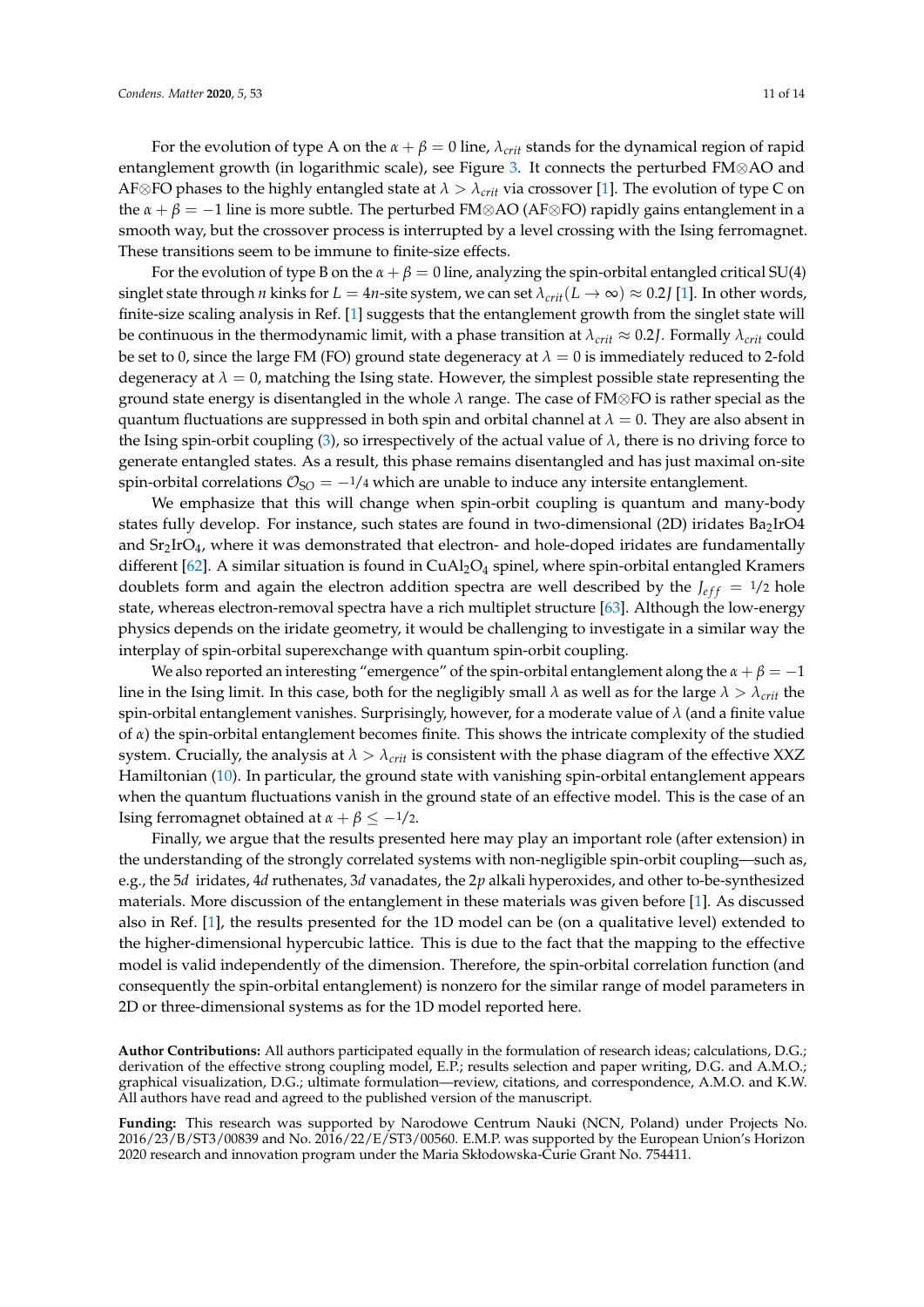**Acknowledgments:** It is our great pleasure to thank Wojtek Brzezicki, Jiˇrí Chaloupka, Daniel I. Khomskii, and Klim Kugel for many insightful discussions. A.M.O. is grateful for the Alexander von Humboldt Foundation Fellowship (Humboldt–Forschungspreis).

**Conflicts of Interest:** The authors declare no conflict of interest.

## **References**

- <span id="page-11-0"></span>1. Gotfryd, D.; Pärschke, E.M.; Chaloupka, J.; Oleś, A.M.; Wohlfeld, K. How spin-orbital entanglement depends on the spin-orbit coupling in a Mott insulator. *Phys. Rev. Res.* **2020**, *2*, 013353. [\[CrossRef\]](http://dx.doi.org/10.1103/PhysRevResearch.2.013353)
- <span id="page-11-1"></span>2. Bentsson, I.; Zyczkowski, K. *Geometry of Quantum States: An Introduction to Quantum Entanglement*; Cambridge University Press: Cambridge, UK, 2006.
- <span id="page-11-2"></span>3. Oleś, A.M.; Horsch, P.; Feiner, L.F.; Khaliullin, G. Spin-Orbital Entanglement and Violation of the Goodenough-Kanamori Rules. *Phys. Rev. Lett.* **2006**, *96*, 147205. [\[CrossRef\]](http://dx.doi.org/10.1103/PhysRevLett.96.147205) [\[PubMed\]](http://www.ncbi.nlm.nih.gov/pubmed/16712118)
- <span id="page-11-3"></span>4. Kugel, K.I.; Khomskii, D.I. Jahn-Teller Effect and Magnetism: Transition Metal Compounds. *Usp. Fiz. Nauk* **1982**, *25*, 621–664. [\[CrossRef\]](http://dx.doi.org/10.3367/UFNr.0136.198204c.0621)
- <span id="page-11-4"></span>5. Feiner, L.F.; Oleś, A.M.; Zaanen, J. Quantum Melting of Magnetic Order due to Orbital Fluctuations. *Phys. Rev. Lett.* **1997**, *78*, 2799–2802. [\[CrossRef\]](http://dx.doi.org/10.1103/PhysRevLett.78.2799)
- <span id="page-11-5"></span>6. Chen, Y.; Wang, Z.D.; Li, Y.Q.; Zhang, F.C. Spin-orbital entanglement and quantum phase transitions in a spin-orbital chain with SU(2)×SU(2) symmetry. *Phys. Rev. B* **2007**, *75*, 195113. [\[CrossRef\]](http://dx.doi.org/10.1103/PhysRevB.75.195113)
- <span id="page-11-6"></span>7. Brzezicki, W.; Dziarmaga, J.; Ole´s, A.M. Noncollinear Magnetic Order Stabilized by Entangled Spin-Orbital Fluctuations. *Phys. Rev. Lett.* **2012**, *109*, 237201. [\[CrossRef\]](http://dx.doi.org/10.1103/PhysRevLett.109.237201)
- <span id="page-11-7"></span>8. You, W.-L.; Horsch, P.; Ole´s, A.M. Entanglement driven Phase Transitions in Spin-Orbital Models. *New J. Phys.* **2015**, *17*, 083009. [\[CrossRef\]](http://dx.doi.org/10.1088/1367-2630/17/8/083009)
- <span id="page-11-8"></span>9. Snamina, M.; Oleś, A.M. Magnon Dressing by Orbital Excitations in Ferromagnetic Planes of  $K_2CuF_4$  and LaMnO3. *New J. Phys.* **2019**, *21*, 023018. [\[CrossRef\]](http://dx.doi.org/10.1088/1367-2630/aaf0d5)
- <span id="page-11-9"></span>10. Jackeli, G.; Khaliullin, G. Mott Insulators in the Strong Spin-Orbit Coupling Limit: From Heisenberg to a Quantum Compass and Kitaev Models. *Phys. Rev. Lett.* **2009**, *102*, 017205. [\[CrossRef\]](http://dx.doi.org/10.1103/PhysRevLett.102.017205)
- <span id="page-11-10"></span>11. Khaliullin, G.; Maekawa, S. Orbital Liquid in Three-Dimensional Mott Insulator: LaTiO3. *Phys. Rev. Lett.* **2000**, *85*, 3950–3953. [\[CrossRef\]](http://dx.doi.org/10.1103/PhysRevLett.85.3950)
- <span id="page-11-11"></span>12. Normand, B.; Oleś, A.M. Frustration and Entanglement in the  $t_{2g}$  Spin–Orbital Model on a Triangular Lattice: Valence–Bond and Generalized Liquid States. *Phys. Rev. B* **2008**, *78*, 094427. [\[CrossRef\]](http://dx.doi.org/10.1103/PhysRevB.78.094427)
- 13. Normand, B. Multicolored quantum dimer models, resonating valence-bond states, color visons, and the triangular-lattice  $t_{2g}$  spin-orbital system. *Phys. Rev. B* 2011, 83, 064413. [\[CrossRef\]](http://dx.doi.org/10.1103/PhysRevB.83.064413)
- <span id="page-11-12"></span>14. Chaloupka, J.; Ole´s, A.M. Spin-Orbital Resonating Valence-Bond Liquid on a Triangular Lattice: Evidence from Finite Cluster Diagonalization. *Phys. Rev. B* **2011**, *83*, 094406. [\[CrossRef\]](http://dx.doi.org/10.1103/PhysRevB.83.094406)
- <span id="page-11-13"></span>15. Brzezicki, W.; Dziarmaga, J.; Ole´s, A.M. Topological Order in an Entangled SU(2)⊗XY Spin-Orbital Ring. *Phys. Rev. Lett.* **2014**, *112*, 117204. [\[CrossRef\]](http://dx.doi.org/10.1103/PhysRevLett.112.117204) [\[PubMed\]](http://www.ncbi.nlm.nih.gov/pubmed/24702410)
- <span id="page-11-14"></span>16. Chaloupka, J.; Khaliullin, G. Orbital Order and Possible Superconductivity in LaNiO<sub>3</sub>/LaMO<sub>3</sub> Superlattices. *Phys. Rev. Lett.* **2008**, *100*, 016404. [\[CrossRef\]](http://dx.doi.org/10.1103/PhysRevLett.100.016404)
- <span id="page-11-15"></span>17. Miyasaka, S.; Okimoto, Y.; Tokura, Y. Anisotropy of Mott-Hubbard Gap Transitions due to Spin and Orbital Ordering in LaVO<sup>3</sup> and YVO3. *J. Phys. Soc. Jpn.* **2002**, *71*, 2086–2089. [\[CrossRef\]](http://dx.doi.org/10.1143/JPSJ.71.2086)
- <span id="page-11-16"></span>18. Khaliullin, G.; Horsch, P.; Oleś, A.M. Theory of Optical Spectral Weights in Mott Insulators with Orbital Degrees of Freedom. *Phys. Rev. B* **2004**, *70*, 195103. [\[CrossRef\]](http://dx.doi.org/10.1103/PhysRevB.70.195103)
- <span id="page-11-17"></span>19. Kovaleva, N.N.; Oleś, A.M.; Balbashov, A.M.; Maljuk, A.; Argyriou, D.N.; Khaliullin, G.; Keimer, B. Low-energy Mott-Hubbard excitations in LaMnO<sub>3</sub> probed by optical ellipsometry. Phys. Rev. B **2010**, *81*, 235130. [\[CrossRef\]](http://dx.doi.org/10.1103/PhysRevB.81.235130)
- <span id="page-11-18"></span>20. Laurita, N.J.; Deisenhofer, J.; Pan, L.-D.; Morris, C.M.; Schmidt, M.; Johnsson, M.; Tsurkan, V.; Loidl, A.; Armitage, N.P. Singlet-Triplet Excitations and Long-Range Entanglement in the Spin-Orbital Liquid Candidate FeSc2S<sup>4</sup> . *Phys. Rev. Lett.* **2015**, *114*, 207201. [\[CrossRef\]](http://dx.doi.org/10.1103/PhysRevLett.114.207201)
- <span id="page-11-19"></span>21. Man, H.Y.; Halim, M.; Sawa, H.; Hagiwara, M.; Wakabayashi, Y.; Nakatsuji, S. Spin-orbital entangled liquid state in the copper oxide Ba3CuSb2O9. *J. Phys. Condens. Matter* **2018**, *30*, 443002. [\[CrossRef\]](http://dx.doi.org/10.1088/1361-648X/aae106)
- <span id="page-11-20"></span>22. Becker, M.; Hermanns, M.; Bauer, B.; Garst, M.; Trebst, S. Spin-orbit physics of *j* = 1/2 Mott insulators on the triangular lattice. *Phys. Rev. B* **2015**, *91*, 155133. [\[CrossRef\]](http://dx.doi.org/10.1103/PhysRevB.91.155135)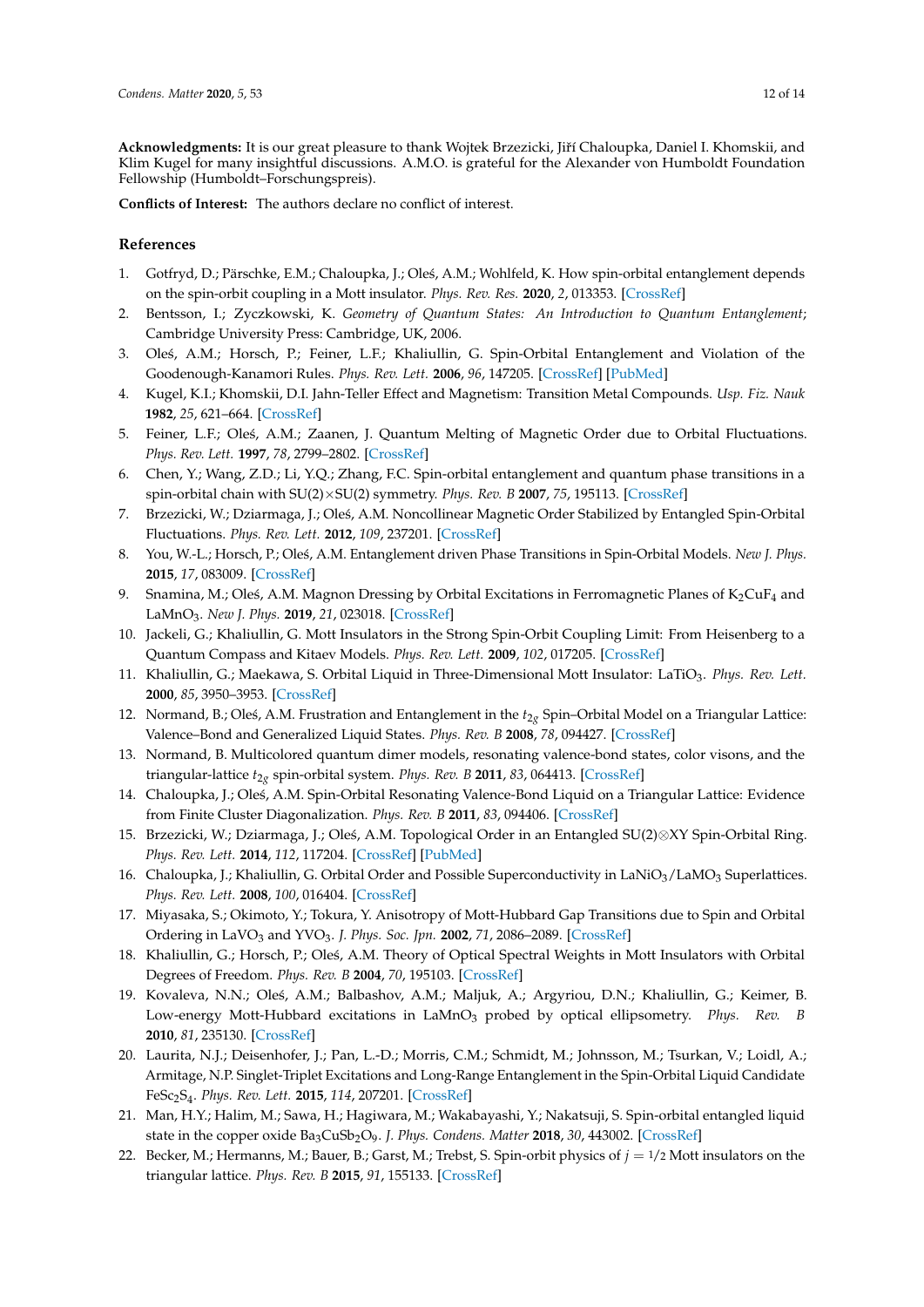- 23. Hermanns, M.; Kimchi, I.; Knolle, J. Physics of the Kitaev Model: Fractionalization, Dynamic Correlations, and Material Connections. *Ann. Rev. Cond. Mat. Phys.* **2018**, *9*, 17–33. [\[CrossRef\]](http://dx.doi.org/10.1146/annurev-conmatphys-033117-053934)
- 24. Rusnačko, J.; Gotfryd, D.; Chaloupka, J. Kitaev-like Honeycomb Magnets: Global Phase Behavior and Emerging Effective Models. *Phys. Rev. B* **2019**, *99*, 064425. [\[CrossRef\]](http://dx.doi.org/10.1103/PhysRevB.99.064425)
- <span id="page-12-0"></span>25. Natori, W.M.H.; Knolle, J. Dynamics of a Two-Dimensional Quantum Spin-Orbital Liquid: Spectroscopic Signatures of Fermionic Magnons. *Phys. Rev. Lett.* **2020**, *125*, 067201. [\[CrossRef\]](http://dx.doi.org/10.1103/PhysRevLett.125.067201)
- <span id="page-12-1"></span>26. Takagi, H.; Takayama, T.; Jackeli, G.; Khaliullin, G.; Nagler, S.E. Concept and realization of Kitaev quantum spin liquids. *Nat. Rev. Phys.* **2019**, *1*, 264–280. [\[CrossRef\]](http://dx.doi.org/10.1038/s42254-019-0038-2)
- <span id="page-12-2"></span>27. Ulrich, C.; Khaliullin, G.; Sirker, J.; Reehuis, M.; Ohl, M.; Miyasaka, S.; Tokura, Y.; Keimer, B. Magnetic Neutron Scattering Study of YVO3: Evidence for an Orbital Peierls State. *Phys. Rev. Lett.* **2003**, *91*, 257202. [\[CrossRef\]](http://dx.doi.org/10.1103/PhysRevLett.91.257202)
- <span id="page-12-3"></span>28. Sirker, J.; Herzog, A.; Oleś, A.M.; Horsch, P. Thermally Activated Peierls Dimerization in Ferromagnetic Spin Chains. *Phys. Rev. Lett.* **2008**, *101*, 157204. [\[CrossRef\]](http://dx.doi.org/10.1103/PhysRevLett.101.157204)
- <span id="page-12-4"></span>29. Horsch, P.; Ole´s, A.M.; Feiner, L.F.; Khaliullin, G. Evolution of Spin-Orbital-Lattice Coupling in the *R*VO<sup>3</sup> Perovskites. *Phys. Rev. Lett.* **2008**, *100*, 167205. [\[CrossRef\]](http://dx.doi.org/10.1103/PhysRevLett.100.167205)
- <span id="page-12-5"></span>30. Fujioka, J.; Yasue, T.; Miyasaka, S.; Yamasaki, Y.; Arima, T.; Sagayama, H.; Inami, T.; Ishii, K.; Tokura, Y. Critical competition between two distinct orbital-spin ordered states in perovskite vanadates. *Phys. Rev. B* **2010**, *82*, 144425. [\[CrossRef\]](http://dx.doi.org/10.1103/PhysRevB.82.144425)
- <span id="page-12-6"></span>31. Yan, J.-Q.; Tian, W.; Cao, H.B.; Chi, S.; Ye, F.; Llobet, A.; Puretzky, A.; Chen, Q.; Ma, J.; Ren, Y.; et al. Lattice distortion in the spin-orbital entangled state in *RVO*<sub>3</sub> perovskites. *Phys. Rev. B* **2019**, 100, 184423. [\[CrossRef\]](http://dx.doi.org/10.1103/PhysRevB.100.184423)
- <span id="page-12-7"></span>32. Chen, C.C.; van Veenendaal, M.; Devereaux, T.P.; Wohlfeld, K. Fractionalization, entanglement, and separation: Understanding the collective excitations in a spin-orbital chain. *Phys. Rev. B* **2015**, *91*, 165102. [\[CrossRef\]](http://dx.doi.org/10.1103/PhysRevB.91.165102)
- <span id="page-12-8"></span>33. Ronquillo, D.C.; Vengal, A.; Trivedi, N. Signatures of magnetic-field-driven quantum phase transitions in the entanglement entropy and spin dynamics of the Kitaev honeycomb model. *Phys. Rev. B* **2019**, *99*, 140413(R). [\[CrossRef\]](http://dx.doi.org/10.1103/PhysRevB.99.140413)
- <span id="page-12-9"></span>34. Daghofer, M.; Ole´s, A.M.; von der Linden, W. Orbital Polarons versus Itinerant *eg* Electrons in Doped Manganites. *Phys. Rev. B* **2004**, *70*, 184430. [\[CrossRef\]](http://dx.doi.org/10.1103/PhysRevB.70.184430)
- <span id="page-12-10"></span>35. Avella, A.; Ole´s, A.M.; Horsch, P. Defect-Induced Orbital Polarization and Collapse of Orbital Order in Doped Vanadium Perovskites. *Phys. Rev. Lett.* **2019**, *122*, 127206. [\[CrossRef\]](http://dx.doi.org/10.1103/PhysRevLett.122.127206)
- <span id="page-12-11"></span>36. Yaji, K.; Kuroda, K.; Toyohisa, S.; Harasawa, A.; Ishida, Y.; Watanabe, S.; Chen, C.T.; Kobayashi, K.; Komori, F.; Shin, S. Spin-dependent quantum interference in photoemission process from spin-orbit coupled states. *Nat. Commun.* **2017**, *8*, 14588. [\[CrossRef\]](http://dx.doi.org/10.1038/ncomms14588)
- <span id="page-12-12"></span>37. Ole´s, A.M. Fingerprints of Spin-Orbital Entanglement in Transition Metal Oxides. *J. Phys. Condens. Matter* **2012**, *24*, 313201. [\[CrossRef\]](http://dx.doi.org/10.1088/0953-8984/24/31/313201)
- <span id="page-12-13"></span>38. Brzezicki, W. Spin, orbital and topological order in models of strongly correlated electrons. *J. Phys. Condens Matter* **2020**, *32*, 023001. [\[CrossRef\]](http://dx.doi.org/10.1088/1361-648X/ab448d)
- <span id="page-12-14"></span>39. Witczak-Krempa, W.; Chen, G.; Kim, Y.B.; Balents, L. Correlated Quantum Phenomena in the Strong Spin-Orbit Regime. *Ann. Rev. Cond. Mat. Phys.* **2014**, *5*, 58–82. [\[CrossRef\]](http://dx.doi.org/10.1146/annurev-conmatphys-020911-125138)
- <span id="page-12-15"></span>40. Bianconi, A. Superstripes and complexity in High-Temperature Superconductors. *J. Supercond. Nov. Magn.* **2014**, *27*, 909–912. [\[CrossRef\]](http://dx.doi.org/10.1007/s10948-014-2516-1)
- 41. Keimer, B.; Kivelson, S.A.; Norman, M.R.; Uchida, S.; Zaanen, J. From quantum matter to high-temperature superconductivity in copper oxides. *Nature* **2015**, *518*, 179–186. [\[CrossRef\]](http://dx.doi.org/10.1038/nature14165)
- 42. Campi, G.; Bianconi, A. High-Temperature Superconductivity in a Hyperbolic Geometry of Complex Matter from Nanoscale to Mesoscopic Scale. *J. Supercond. Nov. Magn.* **2016**, *29*, 627–631. [\[CrossRef\]](http://dx.doi.org/10.1007/s10948-015-3326-9)
- 43. Bussmann-Holder, A.; Kohler, J.; Simon, A.; Whangbo, M.-H.; Bianconi, A.; Perali, A. The Road Map toward Room-Temperature Superconductivity: Manipulating Different Pairing Channels in Systems Composed of Multiple Electronic Components. *Condens. Matter* **2017**, *2*, 24. [\[CrossRef\]](http://dx.doi.org/10.3390/condmat2030024)
- <span id="page-12-16"></span>44. Bianconi, A. Lifshitz Transitions in Multi-band Hubbard Models for Topological Superconductivity in Complex Quantum Matter. *J. Supercond. Novel Magn.* **2018**, *31*, 603–610. [\[CrossRef\]](http://dx.doi.org/10.1007/s10948-017-4535-1)
- <span id="page-12-17"></span>45. Khomskii, D.I. *Transition Metal Compounds*; Cambridge University Press: Cambridge, UK, 2014.
- <span id="page-12-18"></span>46. Pati, S.K.; Singh, R.R.P.; Khomskii, D.I. Alternating Spin and Orbital Dimerization and Spin-Gap Formation in Coupled Spin-Orbital Systems. *Phys. Rev. Lett.* **1998**, *81*, 5406–5409. [\[CrossRef\]](http://dx.doi.org/10.1103/PhysRevLett.81.5406)
- <span id="page-12-19"></span>47. Itoi, C.; Qin, S.; Affleck, I. Phase diagram of a one-dimensional spin-orbital model. *Phys. Rev. B* **2000**, *61*, 6747. [\[CrossRef\]](http://dx.doi.org/10.1103/PhysRevB.61.6747)